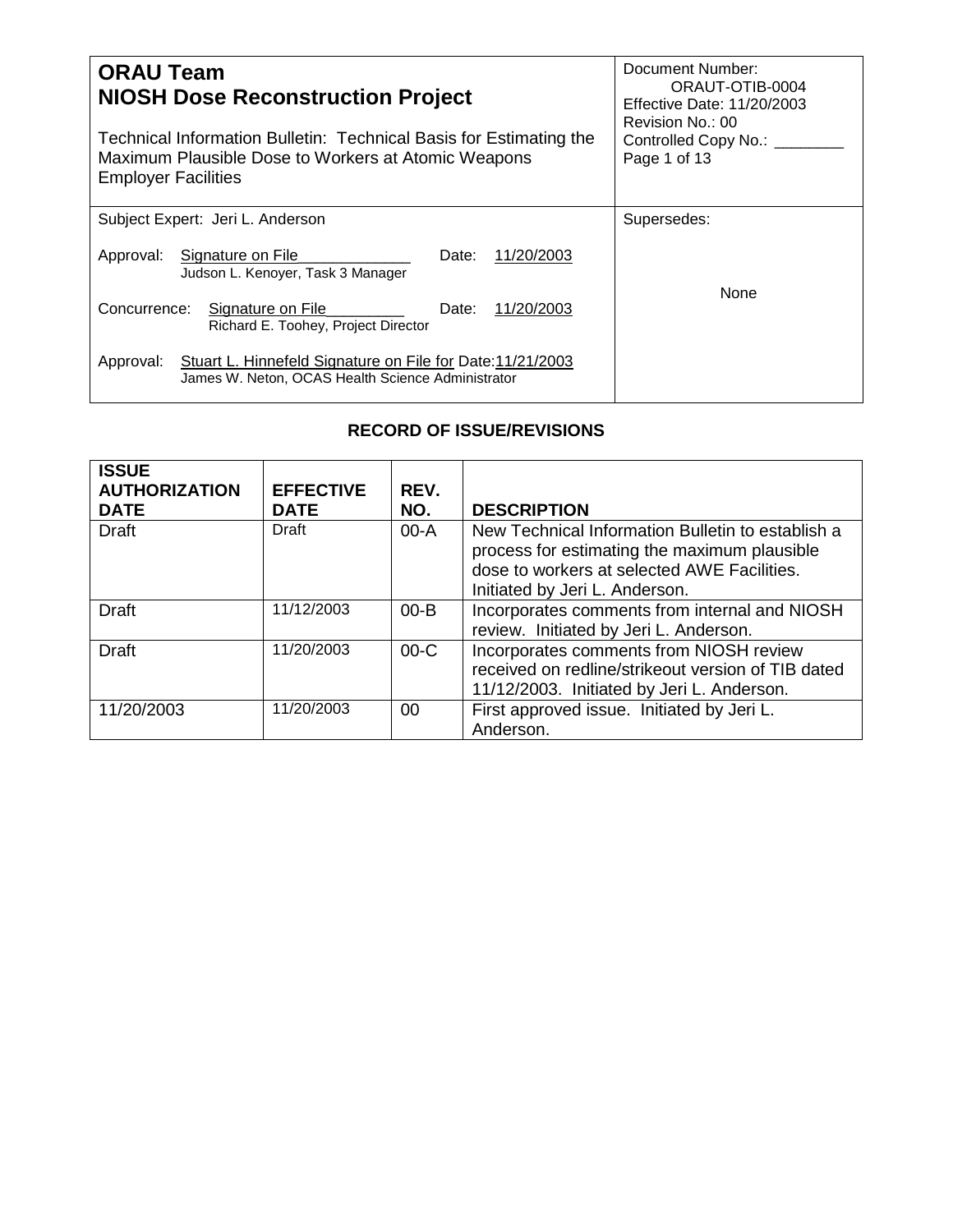|  | Effective Date: 11/20/2003   Revision No. 00 |  | Document No. ORAUT-OTIB-0004 | $\vert$ Page 2 of 13 |
|--|----------------------------------------------|--|------------------------------|----------------------|
|--|----------------------------------------------|--|------------------------------|----------------------|

### **1.0 SCOPE**

The purpose of this document is to provide guidance for estimating the maximum plausible dose to workers at Atomic Weapons Employers (AWEs). This document describes an efficiency process that may be used to expedite the processing of claims requiring dose reconstruction under the Energy Employees Occupational Illness Compensation Program Act (EEOICPA). The exposure matrix in this document is designed for estimating the maximum plausible annual dose in all organs with the exception of lung, skin, breast, eye, and testes except when the testes dose is used as an analog for the prostate. Because the current ICRP model does not calculate a dose to the prostate, the dose to the testes is reconstructed and used to determine the probability of causation for prostate cancer. This is considered a claimant-favorable approach.

There were approximately 109 AWE facilities that handled only natural uranium in support of the atomic weapons program. Of these facilities, 88% operated for 10 years or less and 72% operated for 5 years or less (see Figure 1). The maximum time operated was twenty-three years and the minimum time was less than a year.



Figure 1. Number of AWE facilities versus years of operation.

The processes at these facilities included reduction and recasting, rolling, machining, and extruding of uranium, fuel element fabrication, scrap recovery, and recovery of uranium from phosphoric acid. A large number of the facilities handled uranium metal. The facilities relevant to this document were privately-owned and the AEC work was done on a part-time basis or in addition to their normal commercial operations.

This document applies only to facilities that handled uranium metal and is not to be used for facilities that processed thorium, radium, or uranium ores. The intake and dose rates in this exposure matrix are to be used in conjunction with the individual worker's covered employment dates, date of birth, and date of cancer diagnosis. If it is necessary to pro-rate intake and dose rates, it is acceptable to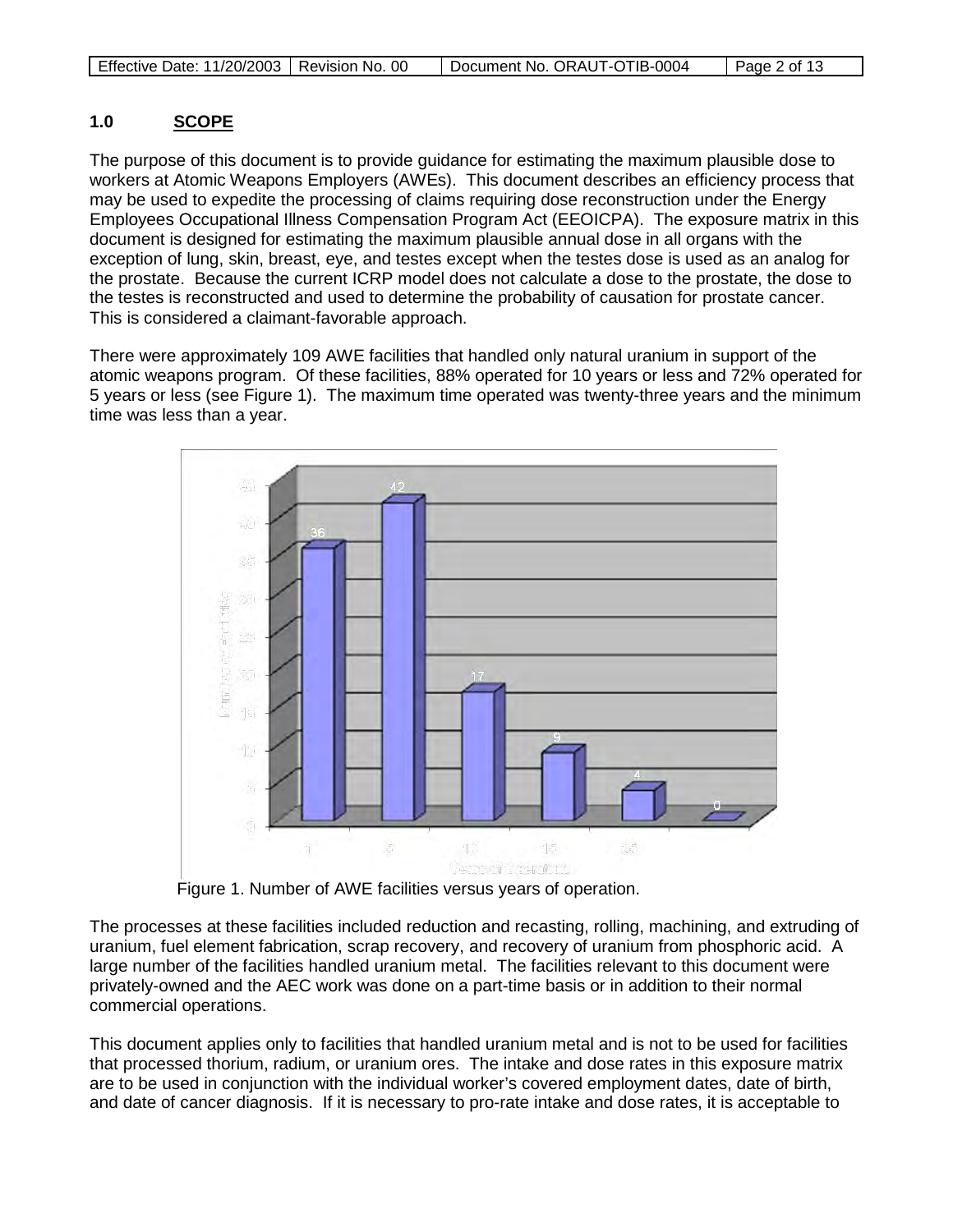|  | Effective Date: 11/20/2003   Revision No. 00 |  | Document No. ORAUT-OTIB-0004 | Page 3 of 13 |
|--|----------------------------------------------|--|------------------------------|--------------|
|--|----------------------------------------------|--|------------------------------|--------------|

use values for a full year as this is an over-estimation and, thus, claimant-favorable. Because worker bioassay and dosimetry data cannot be ignored, the worker's data, if available, should be reviewed and it should be ensured that a dose reconstruction based on this exposure matrix is an overestimate and is, therefore, a claimant-favorable approach.

#### **2.0 ESTIMATION OF INTERNAL DOSE**

During World War II and the time of the Manhattan Engineer District, the permissible level for uranium air dust concentration was set at 500  $\mu$ g/m<sup>3</sup> for insoluble uranium compounds and 150  $\mu$ g/m<sup>3</sup> for soluble uranium compounds. After the war, the University of Rochester (Rochester, NY) recommended lowering the permissible level to 50  $\mu$ g/m<sup>3</sup> for all uranium compounds on the basis of chemical toxicity. This level is equivalent to 70 disintegrations per minute per cubic meter (70 dpm/m<sup>3</sup>) and is based primarily on animal studies. The Medical Division of the AEC New York Operations Office (NYOO) thought that the "maximum permissible level" should be based on human data and was thus unknown. Therefore, the level of 50  $\mu$ g/m<sup>3</sup> was generally referred to as the "preferred level" (US AEC 1949). Oftentimes the contractors of the Atomic Energy Commission (AEC) used the term "Maximum Allowable (air) Concentration" or "MAC" interchangeably with the "preferred level" and reported air-sampling results as multiples of the MAC (NLO 1952, US AEC 1953).

In 1949, the Medical Division of the NYOO published a report on the health hazards at seven facilities that produced and/or processed uranium for the AEC. These facilities included Mallinckrodt Chemical Works, Harshaw Chemical Company, Linde Air Products, Electrometallurgical Company, Simonds Saw and Steel Company, Vulcan Crucible Company, and Vitro Manufacturing Company. These facilities were the earliest of those constructed by the Manhattan Engineer District and, with the exception of Vulcan Crucible, were very large operations in comparison to the facilities for which this document is relevant. Up until the time of this report, surveys by the NYOO indicated that out of 648 exposed workers at these plants, 9% were exposed to uranium air concentrations greater than 125 MAC (> 6250  $\mu$ g/m<sup>3</sup>), 9% were exposed at 25-125 MAC (1250-6250  $\mu$ g/m<sup>3</sup>), and 82% were exposed to less than 25 MAC (< 1250  $\mu$ g/m<sup>3</sup>). As a result of this report, significant improvements were made in the operational conditions such as re-design of ventilation systems, enclosing some operations, and using remote control (US AEC 1949). By the end of 1949, exposure levels were significantly reduced at these larger plants even though production levels increased (Mason 1958).

Vulcan Crucible (Aliquippa Forge) was a steel mill that contracted with the AEC to roll uranium billets into rods on a part-time basis from 1948 to 1949. The contract (AEC Contract No. AT-(30-1)-407) stated that the plant was to arrange to spend "at least two consecutive weeks out of every five consecutive weeks" performing the AEC contract work. Four of the most exposed workers in the 1949 study were from this plant and the report stated that discussions were under way to shut down this operation (US AEC 1949). Operations were shut down in late 1949 and the plant was decontaminated to 1950 standards (Adams and Payne 1992).

It is important to note that these early exposure studies were not very selective in terms of particle size (Stannard 1988). Also, the air concentration measurements represented the amount uranium in the air where the workers were located but not necessarily what was taken into the lung or the body.

For the purpose of estimating maximum plausible dose, it is assumed that a worker receives a constant exposure to a maximum level of 5000 ug/ $m<sup>3</sup>$  (100 MAC) during the entire period of operation. This means that it is assumed that the worker is exposed at this level for eight hours per day, five days per week, 50 weeks per year, whereas time-weighted average studies of even the larger plants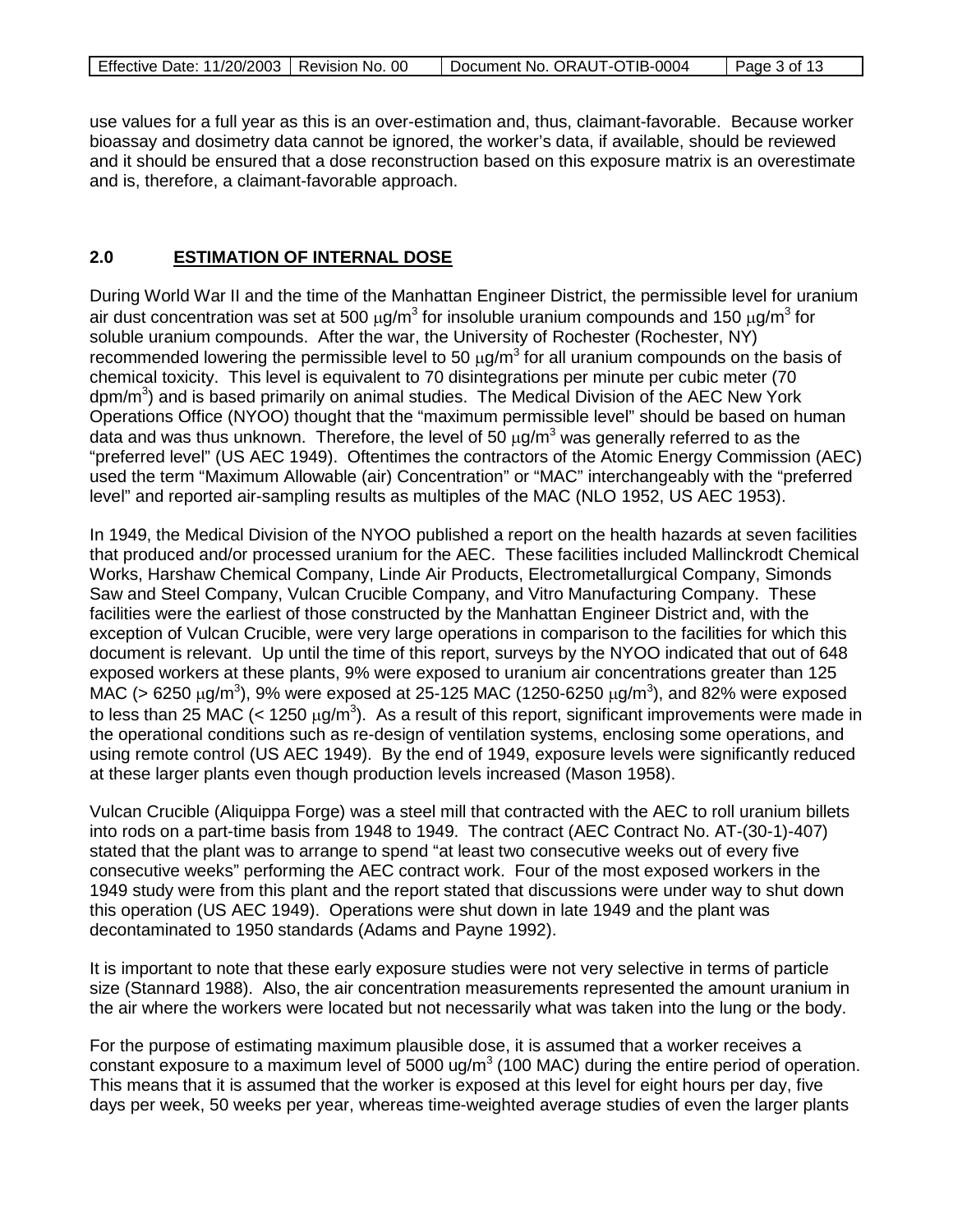| Effective Date: 11/20/2003   Revision No. 00 | Document No. ORAUT-OTIB-0004 | Page 4 of 13 |
|----------------------------------------------|------------------------------|--------------|
|                                              |                              |              |

like Mallinckrodt show that the majority of time workers were exposed at lower levels this. It is assumed the worker is exposed at this level during lunches, breaks, and when working at tasks that are not AEC-related. This is considered claimant-favorable because the operations at the facilities for which this document is applicable were smaller, mostly part-time operations. This maximum exposure level is converted to pCi/m<sup>3</sup> by multiplying by 0.677 pCi/ $\mu$ g, which is the specific activity of natural uranium.

The annual amount inhaled due to chronic exposure is determined by multiplying the maximum air concentration of 3400 pCi/m<sup>3</sup> (5000  $\mu$ g/m<sup>3</sup>) by the ICRP 66 recommended breathing rate of 1.2 m<sup>3</sup>/h and by an assumed 2000-hour work year. This results in an annual intake of 8.1E+06 pCi (1.2E+07  $\mu$ g). This value for the cumulative annual intake is assumed to result from a chronic exposure and is used to determine the annual internal organ dose by applying the current ICRP models. The Absorption Type is assigned to Type M as recommended by the ICRP in Publication 71 (ICRP 1995) for uranium compounds for which there is no specific information on solubility and absorption. Although human and animal studies have indicated that uranium oxides can be relatively insoluble, the selection of Type M results in greater organ uptake and is thus considered claimant favorable. ICRP Publication 66 default values (ICRP 1994) should be selected for particle deposition parameters. The annual organ doses are entered into the NIOSH IREP program assuming a chronic exposure and a constant distribution. The dose is attributed to alpha radiation.

Internal exposure can also be caused by individuals ingesting material by smoking or eating while their hands are contaminated with uranium. To estimate the quantity of this ingested material, several claimant favorable assumptions have been made.

- 1. The individual's hands have become contaminated from contact with the most highly contaminated surfaces in the facility, the floor. The individual's hand is assumed to become contaminated at a level equal to 10% of the level of contamination on the floor.
- 2. A study was done at the Oak Ridge Gaseous Diffusion Plant (ORGDP) to determine the intake of uranium from hand contamination. The study indicated that the amount of uranium that is transferred from the hand to the cigarette while smoking was approximately 1% of the material on the surface of the hand (Bailey 1958). For this estimate, 10% was used as a bounding estimate to include all forms of consumption.
- 3. The individuals hand is to be approximated by an area of 4" by 6" and is evenly contaminated.

When the estimated surface contamination level of 8.1E+7 pCi/m<sup>2</sup> (see section 3.0 below) is multiplied by the surface area of the hand (0.0155  $m^2$ ) and the 10% transfer factor is applied, the total activity on the individual's hand is equal to 1.26E+5 pCi. If 10% of this is ingested on a daily basis, 5 days per week for 50 weeks, the total annual ingestion of uranium can be calculated to be 3.14E+6 pCi annually.

The cumulative annual ingestion intake is assumed to result from a chronic exposure for the entire time the individual was employed at the facility during the uranium contract period and is used to calculate the annual internal organ doses by applying the current ICRP models. The Absorption Type is assigned to Type M as recommended by the ICRP in Publication 71 (ICRP 1995) for uranium compounds for which there is no specific information on solubility and absorption. Although human and animal studies have indicated that uranium oxides can be relatively insoluble, the selection of Type M results in greater organ uptake and is thus considered claimant favorable. The annual organ doses are entered into the NIOSH IREP program assuming a chronic exposure and a constant distribution. The dose is attributed to alpha radiation.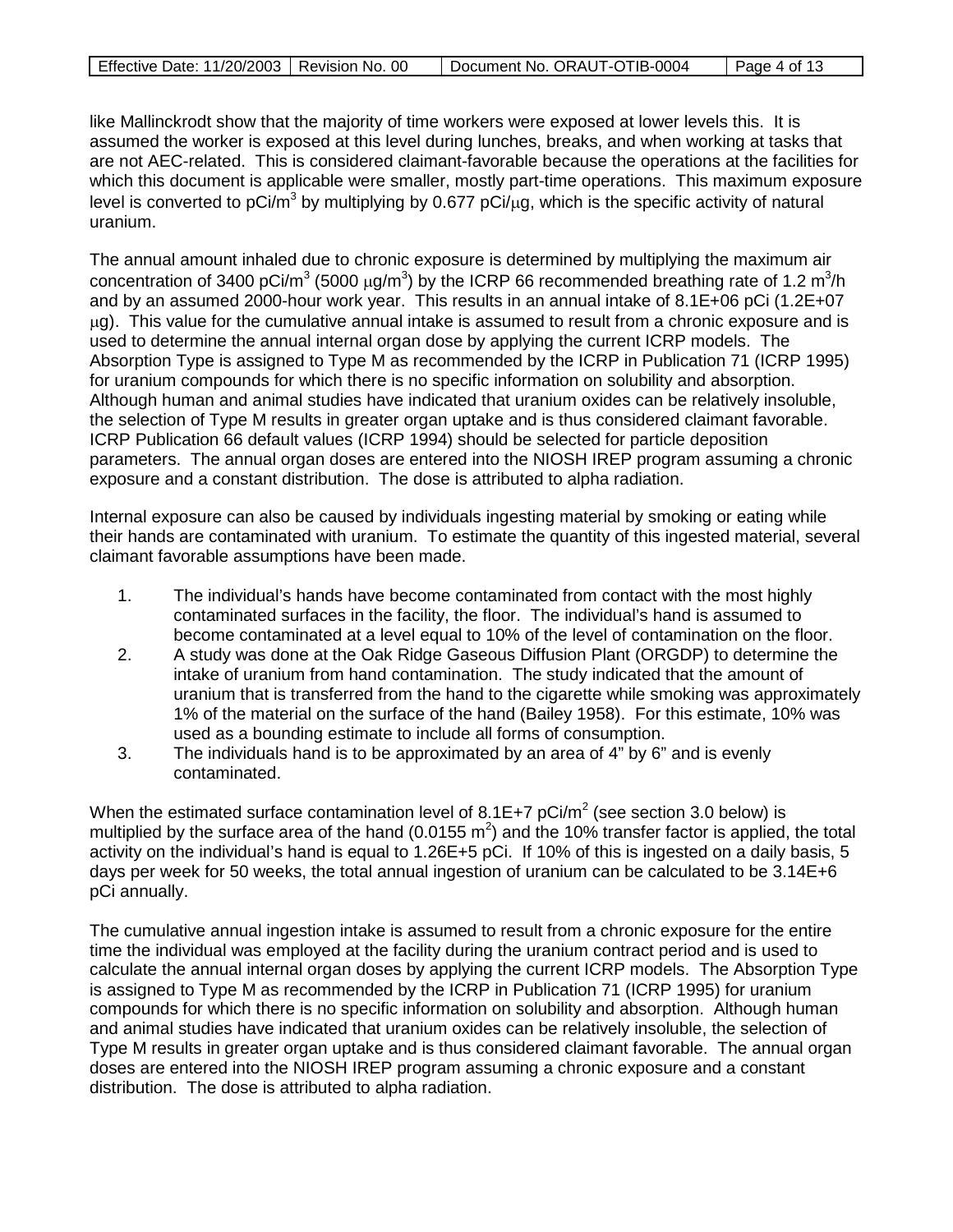|  | Effective Date: 11/20/2003   Revision No. 00 |  | Document No. ORAUT-OTIB-0004 | Page 5 of 13 |
|--|----------------------------------------------|--|------------------------------|--------------|
|--|----------------------------------------------|--|------------------------------|--------------|

If eating or drinking occurred in the production portions of a facility, airborne radioactivity can settle out on food or drink. This causes an ingestion mode that is not specifically associated with transferring the material from the hand. A realistic estimate of this would have to involve the settling rate of the airborne contamination onto the food or drink. The surface contamination estimate (see section 3.0) used this settling rate and accumulated material over the course of a year with no removal mechanisms factored in. Since the surface contamination level was the starting point for the ingestion estimate, it inherently accounts for an entire years worth of settling. Assuming food and drink are consumed at some point during the day that they are brought into the area, the amount of material ingested would be a fraction of one days worth of settling. Since a fraction of one years worth of settling is already accounted for, it is believed that this ingestion estimate accounts for ingestion from all modes.

#### **3.0 ESTIMATION OF EXTERNAL DOSE**

The maximum size of the uranium ingots used in the atomic weapons program was used to estimate external exposure during processing. The dimensions of the two larger ingots are shown below in Table 1.

It was assumed that the most exposed workers were the machinists and general laborers so the exposure geometry was assumed to be 75% anterior-posterior (AP) and 25% isotropic (ISO) as recommended in the NIOSH External Dose Reconstruction

Implementation Guideline (US DHHS 2002a). The workers were assumed to spend 7 hours per day

Table 1. Most probable dimensions of the uranium ingots used in processing (Bonfer 2003).

| Shape       | <b>Dimensions (inches)</b>        |
|-------------|-----------------------------------|
| Rectangular | $24$ L $\times$ 16 W $\times$ 4 H |
| Cylindrical | 20 L x 13 Dia.                    |

performing their duties and 1 hour per day at lunch and on breaks. Although during performance of the job, the worker could have been any distance from the source (the ingots), to be claimantfavorable, it was assumed the worker spent the entire 7 hours 1 foot from the source. Also, to be claimant-favorable, it was assumed that the worker spent his/her lunch and breaks in close proximity to an ingot.

For the calculations of exposure rate, it was assumed that the ingots were composed entirely of natural uranium metal that had been allowed to decay for 100 days resulting in significant dose contribution from the Bremsstrahlung radiations created by the Pa-234m and Th-234 beta emissions. A large percentage of the exposure is from Bremsstrahlung photons with energy between 0.8 and 1 MeV. The exposure rate at various distances from the ingots was calculated using MicroShield™ (Grove Engineering 2003) and MCNP (LANL 2003). The calculated values are shown in Table 2.

The MCNP calculated dose rates were higher than the MicroShield dose rates for both the rectangular and the cylindrical ingot. It was assumed that the majority of the worker's time was spent at 1 foot from the surface of the ingot. The calculated dose rates at 1 foot and 1 meter from the rectangular ingot were the highest so those values were used in the dose estimation. The MCNP-calculated dose rate was multiplied by the number of hours spent in the appropriate exposure geometry, and then multiplied by 250 days per year (8 hours per day for a total of 2000 hours per year). The organ doses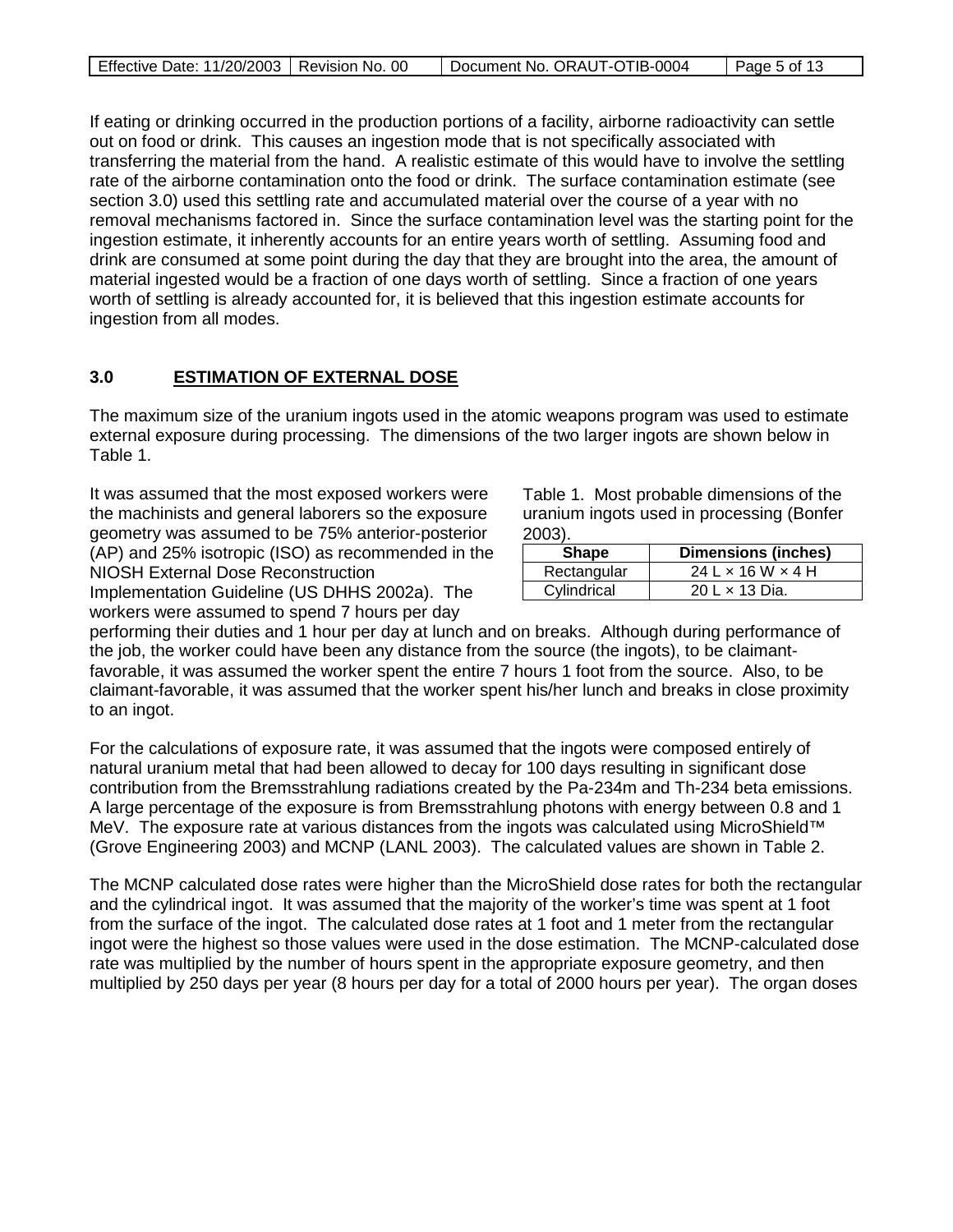| Shape of ingot | <b>Distance</b><br>from surface | MicroShield™<br>exposure rate (mR/hr) | <b>MCNP</b> dose rate<br>(mrem/hr) |
|----------------|---------------------------------|---------------------------------------|------------------------------------|
| Rectangular    | l cm                            | 7.90                                  | 8.18                               |
|                | 1 ft                            | 1.91                                  | 2.04                               |
|                | 1 m                             | 0.29                                  | 0.36                               |
| Cylindrical    | 1 cm                            | 8.27                                  | 8.30                               |
|                | 1 ft                            | 1.13                                  | 1.14                               |
|                | m                               | በ 17                                  | 0.18                               |

Table 2. Calculated exposure rates from uranium metal ingots.

were calculated by multiplying the calculated annual dose rate by the "Ambient Dose Equivalent  $(H<sup>*</sup>(10))$  to Organ Dose  $(H<sub>T</sub>)$ " photon dose conversion factors found in Appendix B of the NIOSH External Dose Reconstruction Implementation Guideline (DHHS 2002a). The annual dose rate was divided evenly between the photons with energy between 30 and 250 keV and photons with energy greater than 250 keV. Table 3 shows the calculated annual organ doses due to exposure to a natural uranium ingot.

|                   | Annual organ dose (rem) |                     |              |
|-------------------|-------------------------|---------------------|--------------|
|                   | <b>Photons with</b>     | <b>Photons with</b> |              |
| Organ             | E=30-250 keV            | E>250 keV           | <b>Total</b> |
| Urinary bladder   | 1.9                     | 2.3                 | 4.2          |
| Bone (red marrow) | 1.6                     | 2.2                 | 3.8          |
| Bone (surfaces)   | 2.6                     | 2.2                 | 4.8          |
| Colon             | 1.8                     | 2.3                 | 4.1          |
| Esophagus         | 1.5                     | 2.2                 | 3.7          |
| Gonads (ovaries)  | 1.8                     | 2.2                 | 4.1          |
| Gonads (testes)   | 2.1                     | 2.4                 | 4.4          |
| Liver             | 1.9                     | 2.3                 | 4.2          |
| Remainder         | 1.8                     | 2.2                 | 4.0          |
| Stomach           | 1.9                     | 2.3                 | 4.2          |
| Thymus            | 1.9                     | 2.2                 | 4.1          |
| Thyroid           | 2.0                     | 2.4                 | 4.4          |
| Uterus            | 1.8                     | 2.1                 | 3.9          |

Table 3. Annual organ doses due to external exposure to a natural uranium ingot.

The doses in Table 3 are entered into the NIOSH IREP program assuming a chronic exposure and a constant distribution. The doses in the second column of Table 3 are attributed to photons with energy between 30 and 250 keV and the doses in the third column are attributed to photons with energy greater than 250 keV.

It was also assumed that workers were exposed to contaminated surfaces during their entire work period. The level of surface contamination was determined by first calculating a terminal settling velocity for 5-µm activity mean aerodynamic diameter (AMAD) particles. The calculated terminal settling velocity of 0.00075 meters per second is multiplied by the assumed maximum air concentration of 3400 pCi/m<sup>3</sup>. It was assumed that due to the constant air concentration, the surface contamination level was due to 365 days of constant deposition. This is considered claimantfavorable as facility housekeeping practices most likely kept levels lower than this. At the assumed air concentration level with the calculated terminal settling velocity, a 365-day buildup will result in a contamination level of 8.1E+07 pCi/m<sup>2</sup>. The annual organ dose due to exposure to contaminated surfaces was determined by multiplying the surface contamination level by the dose coefficients for contaminated ground surfaces for U-238 and daughters Pa-234m and Th-234 from Federal Guidance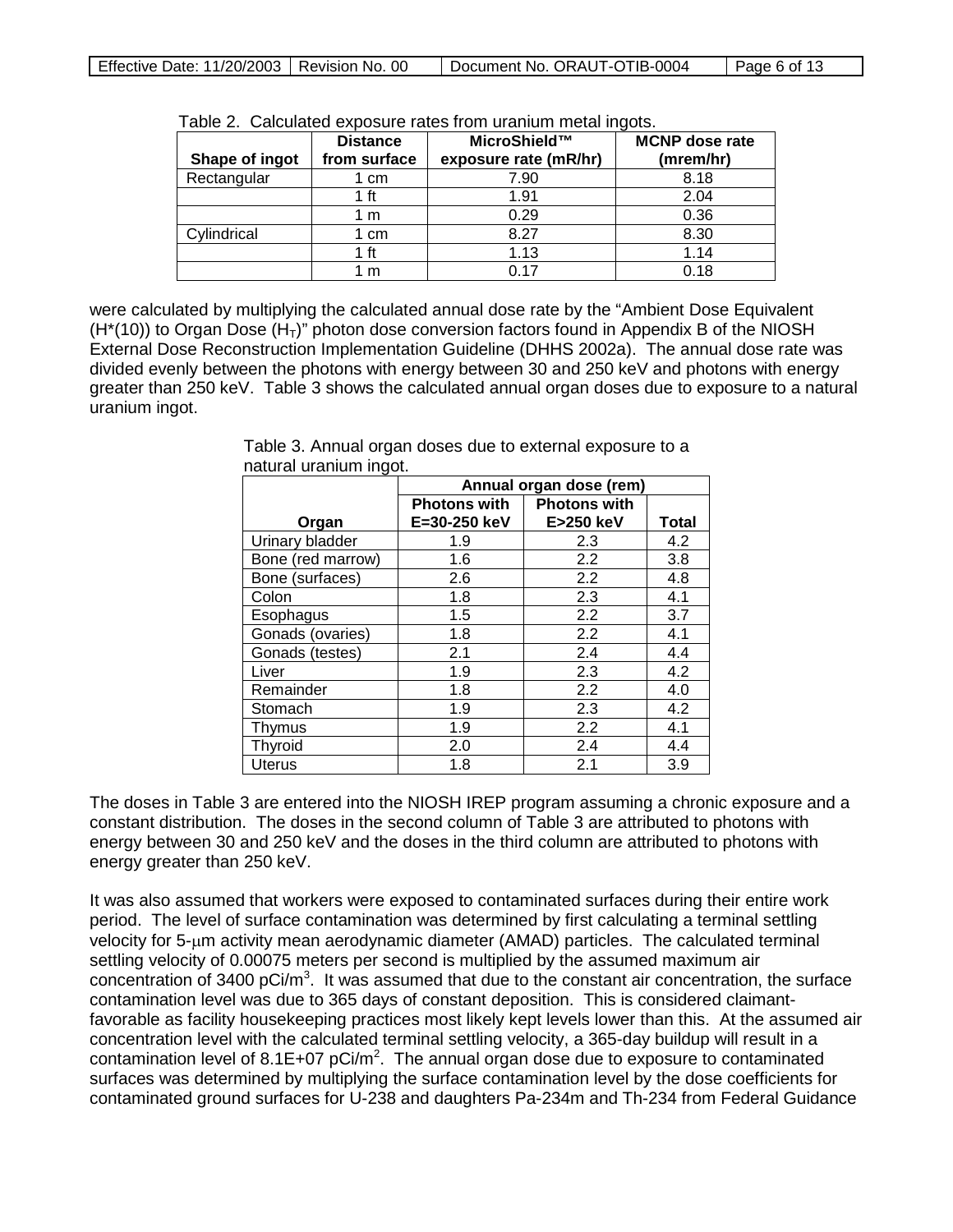| Effective Date: 11/20/2003   Revision No. 00 |  | Document No. ORAUT-OTIB-0004 | $\vert$ Page 7 of 13 |
|----------------------------------------------|--|------------------------------|----------------------|
|----------------------------------------------|--|------------------------------|----------------------|

Report No. 12 (US EPA 1993). These dose conversion factors were modeled using an anthropomorphic phantom standing on an isotropic plane source in air. Table 4 shows the annual external organ dose estimates.

| naturai uranium dust.      |                   |
|----------------------------|-------------------|
| Organ                      | Annual dose (rem) |
| Adrenals                   | 4.0E-02           |
| Urinary bladder            | 4.4E-02           |
| Bone surface               | $1.1E-01$         |
| Brain                      | $4.2E - 02$       |
| Esophagus                  | 3.7E-02           |
| Stomach wall               | 4.4E-02           |
| Small intestine wall       | 4.1E-02           |
| Upper large intestine wall | 4.2E-02           |
| Lower large intestine wall | 4.3E-02           |
| Kidney                     | 4.4E-02           |
| Liver                      | 4.4E-02           |
| Muscle                     | 5.4E-02           |
| Ovaries                    | 4.1E-02           |
| Pancreas                   | 3.9E-02           |
| <b>Red Marrow</b>          | 4.5E-02           |
| Spleen                     | 4.4E-02           |
| Testes                     | 5.6E-02           |
| Thymus                     | 4.3E-02           |
| Thyroid                    | 4.8E-02           |
| <b>Uterus</b>              | 4.1E-02           |

Table 4. Annual organ doses due to external exposure to ground surfaces contaminated with natural uranium dust.

The doses in Table 4 are entered into the NIOSH IREP program assuming a chronic exposure and a constant distribution. The dose is divided equally between photons with energy between 30 and 250 keV and photons with energy greater than 250 keV.

The assumption was also made that workers received an annual occupationally related diagnostic xray. The exposure geometry was assumed to be posterior-anterior (PA) (DHHS 2002). The air kerma at skin entrance for the diagnostic chest x-ray was estimated to be 0.108 R (Scalsky 2003). The organ doses were calculated by multiplying the air kerma by the "Kerma  $(K_a)$  to Organ Dose  $(H_T)$ " photon dose conversion factors for 30-250 keV photons found in Appendix B of the NIOSH External Dose Reconstruction Implementation Guideline (DHHS 2002). Table 5 below shows the annual organ doses due to the assumed annual diagnostic chest x-ray. The values in Table 5 are entered into the NIOSH-IREP program as the annual dose due to an acute exposure to photons (E=30-250 keV) and a constant distribution is assumed.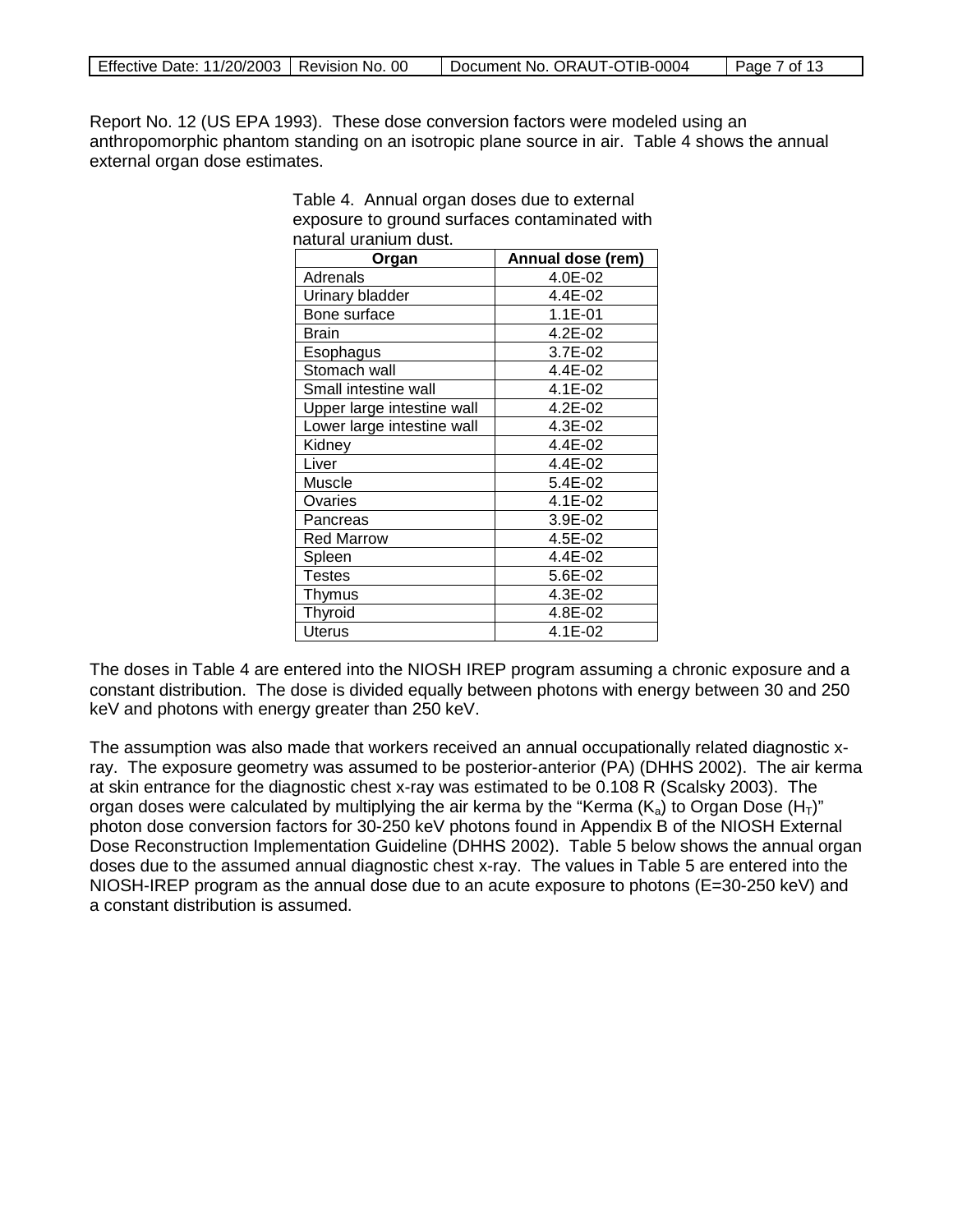| Organ               | Annual dose (rem) |
|---------------------|-------------------|
| <b>Bladder</b>      | 0.074             |
| Red bone marrow     | 0.124             |
| <b>Bone Surface</b> | 0.178             |
| Breast              | 0.059             |
| Colon               | 0.095             |
| Esophagus           | 0.105             |
| Eye                 | 0.022             |
| Ovaries             | 0.110             |
| Testes              | 0.061             |
| Liver               | 0.101             |
| Lung                | 0.133             |
| Remainder organs    | 0.110             |
| Skin                | 0.110             |
| Stomach             | 0.077             |
| Thymus              | 0.048             |
| Thyroid             | 0.052             |
| <b>Uterus</b>       | 0.096             |

Table 5. Annual organ doses due to the assumed annual diagnostic chest x-ray.

#### **4.0 ESTIMATION OF EXPOSURE TO RESIDUAL RADIOACTIVITY**

During operations with uranium, airborne contamination can be caused directly from operations with uranium bearing materials as well as by the resuspension of surface contamination. This airborne contamination can be removed by settling on floors or other surfaces or by ventilation (both engineered and natural building ventilation). The surface contamination levels can be increased by the airborne contamination settling or directly by operations with uranium. This level is decreased by various incidental means such as general housekeeping or tracking of contamination out of the area on equipment or personnel.

For the purpose of estimating the airborne contamination from residual contamination, it is assumed that during uranium operations, these factors reached an equilibrium that caused the airborne concentration and surface contamination to remain at a constant level. Once the generation source from uranium operation was removed, the other factors then caused the over mass of uranium to decrease at some rate due to the remaining removal factors.

This analysis assumes that 1) uranium operations directly accounted for half the airborne concentration in the facility during operations and 2) all the remaining removal mechanisms eliminated only 1% of the uranium mass per day. With these assumptions in place, an equation can be written for the airborne concentration as a function of time.

 $A(t) = 50MAC * e^{-0.01* t}$ 

Where:

| A(t) | = Airborne activity at time t ( $pCi/m^3$ )              |
|------|----------------------------------------------------------|
| t    | $=$ time since uranium operations ended (days)           |
| MAC. | = Maximum Allowed Concentration (34 pCi/m <sup>3</sup> ) |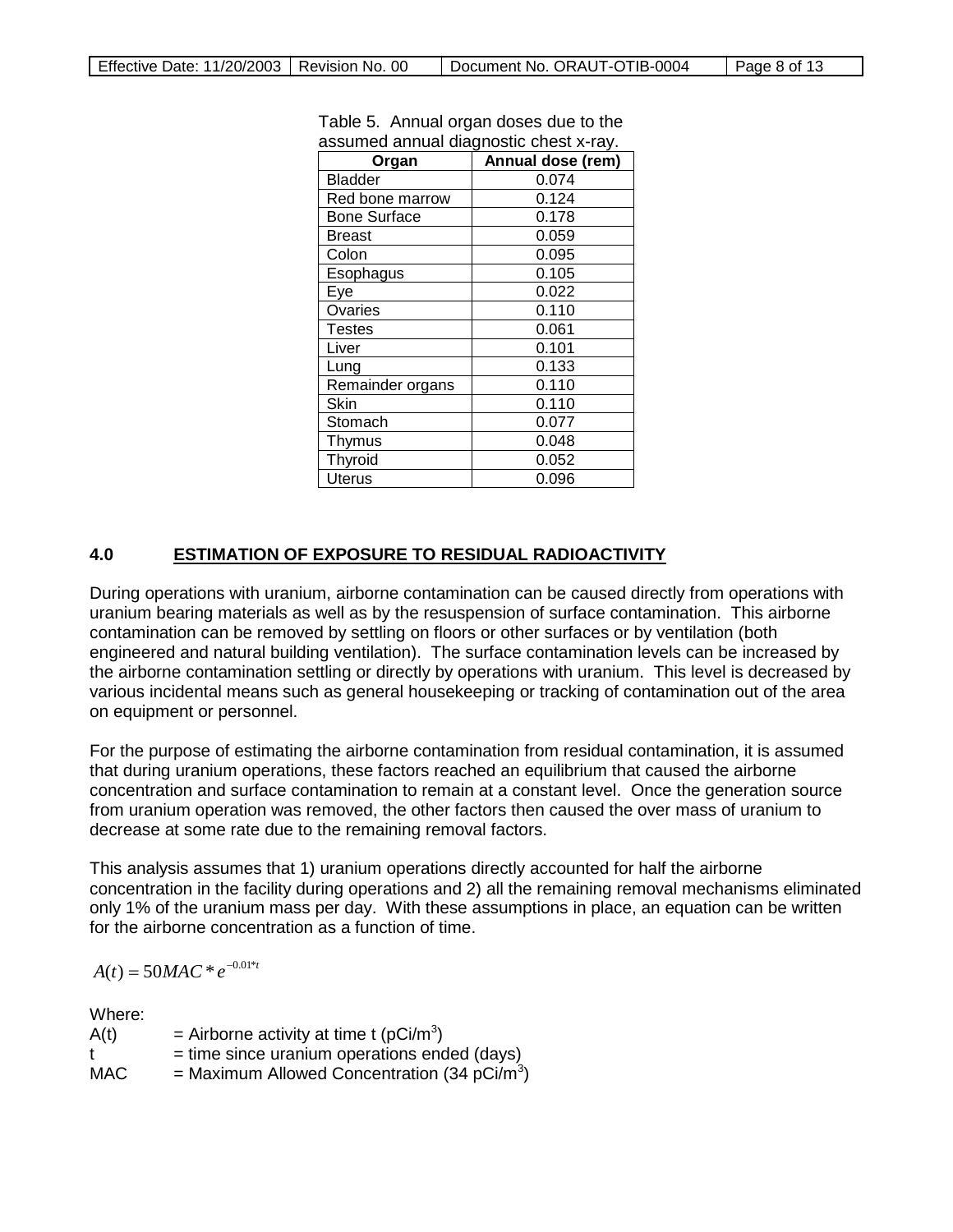|  | Effective Date: 11/20/2003   Revision No. 00 |  | Document No. ORAUT-OTIB-0004 | $\vert$ Page 9 of 13 |
|--|----------------------------------------------|--|------------------------------|----------------------|
|--|----------------------------------------------|--|------------------------------|----------------------|

When this is multiplied by the breathing rate of 9.6  $m<sup>3</sup>$  per day, the daily intake is calculated. This equation can then be integrated from the end of uranium operations to infinity to determine the total amount of uranium that could be inhaled from residual contamination. This integration results in:

 $I = 9.6 * 50$ *MAC* / 0.01

Where:

|            | $=$ total intake from inhalation of residual activity (pCi) |
|------------|-------------------------------------------------------------|
| <b>MAC</b> | = Maximum allowed concentration (34 pCi/m <sup>3</sup> )    |
| 9.6        | = daily breathing rate ( $m^3$ /day)                        |
| 0.01       | = fraction of material removed per day                      |

The results of this equation indicate a total of  $1.63x10^6$  pCi would be inhaled. This equates to approximately 20% of the  $8.1x10^6$  pCi annual intake during operations. Therefore, the total inhalation intake from residual contamination can be overestimated by assuming one additional year of inhalation exposure at the operational level of 100 MAC.

The external radiation caused by residual contamination can be overestimated by assuming the contamination levels that existed during operations continued to exist after operations ceased. The annual dose from this source of radiation has already been estimated and can be found in Table 4. This dose should be added to an individuals estimate for each year the individual worked at the facility following the end of uranium operations.

Ingestion of material is most closely related to removable surface contamination rather than fixed surface contamination. Airborne concentrations are also related to removable surface contamination. Therefore, the removable contamination levels are assumed to decrease as the same rate as the airborne concentrations. For this reason, the same approach will be taken for ingestion estimates following periods of operations. That is, the ingestion intakes from residual contamination will be estimated by assuming one additional year of ingestion at the same rate it occurred during operation.

#### **5.0 REFERENCES**

- Adams, W.C., and Payne, J.L., "Characterization Survey of Portions of the Aliquippa Forge Site, West Aliquippa, Pennsylvania," prepared for the Office of Environmental Restoration, U.S. Department of Energy, ORISE 93/A-6, December 1992
- Bailey, J.C., "Personnel Contamination as a Uranium Hazard," in Symposium on Occupational Health Experience and Practices in the Uranium Industry, HASL-58, Health and Safety Laboratory, U.S. Atomic Energy Commission, New York Operations Office, October 15-17, 1958

Bonfer, D., Personal Communication, 2003

Grove Engineering, MicroShield Software Program, Version 6.01, Copyright 1992-2003

- Heatherton, R.C., and Quigley, J.A., AEC Radiation Exposure Report-1959, February 11, 1960 [found on pg. 34 of O:\DOE Site Images\FEMP\09-17-03 Data Capture\010001640.pdf]
- International Commission on Radiological Protection (ICRP), "Human Respiratory Tract Model for Radiological Protection," ICRP Publication 66, pg. 198, 1994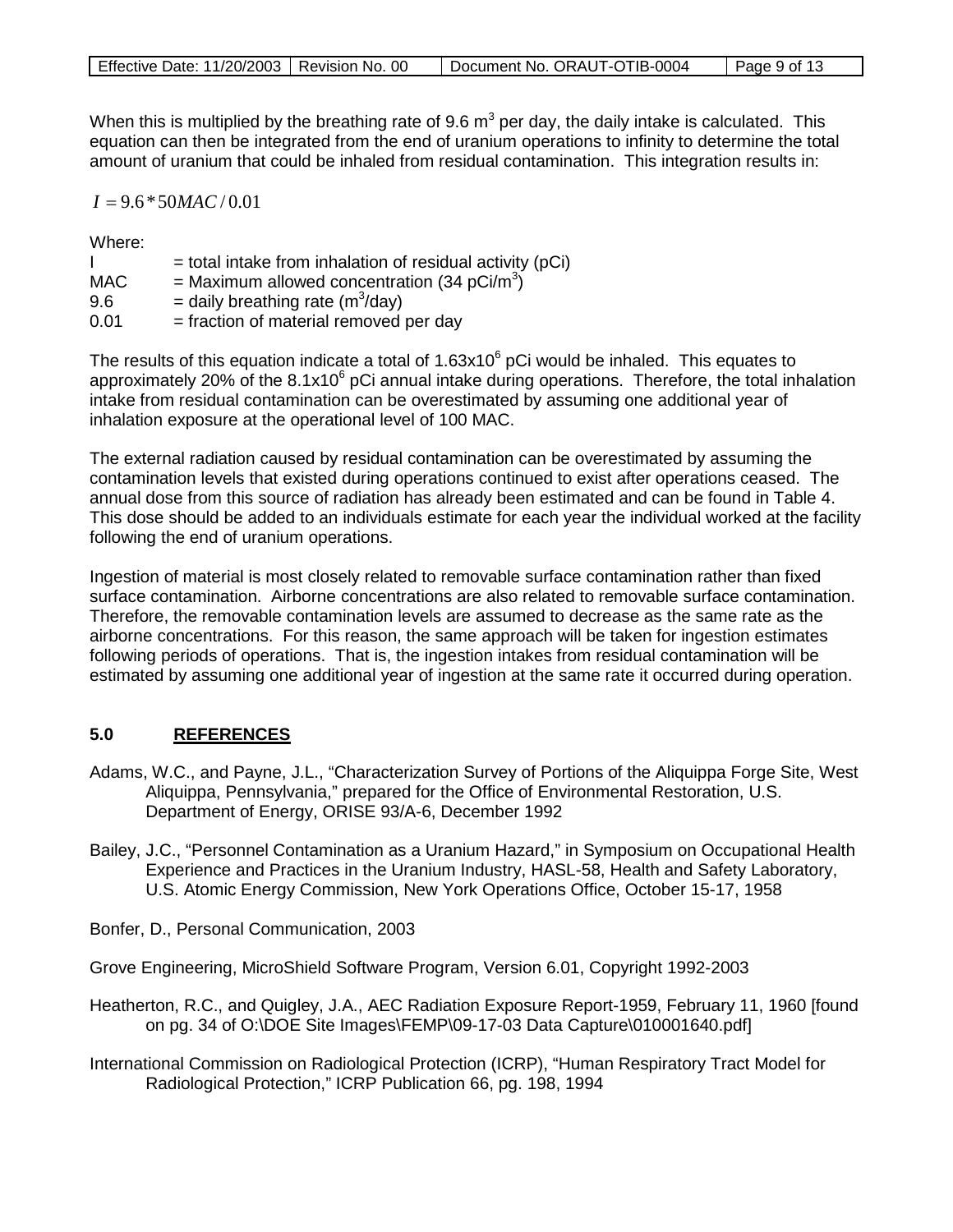| Effective Date: 11/20/2003   Revision No. 00 | Document No. ORAUT-OTIB-0004 | Page 10 of 13 |
|----------------------------------------------|------------------------------|---------------|
|                                              |                              |               |

- International Commission on Radiological Protection (ICRP), "Age-dependent Doses to Members of the Public from Intake of Radionuclides: Part 4 Inhalation Dose Coefficients, pg. 299, 1995
- LANL, X-5 Monte Carlo Team, "MCNP—A General Monte Carlo N-Particle Transport Code, Version 5," LA-UR-03-1987, Los Alamos National Laboratory, April 24, 2003
- Mason, M.G., "A Summary of Fifteen Years of Experience With Dust Problems in Refining and Fabrication of Uranium," in proceedings of the Symposium on Occupational Health Experience and Practices in the Uranium Industry, HASL-58, October 15-17, 1958
- National Council on Radiation Protection and Measurements (NCRP), Permissible Dose from External Sources of Ionizing Radiation, Including Maximum Permissible Exposure to Man, NCRP Report No. 17, National Bureau of Standards Handbook 59, 1954
- National Lead Company of Ohio (NLO), Production Report on the Rolling of Two Hundred and Eighteen Uranium Billets at Bethlehem Steel Corporation's Lackawanna Plant on March 15, 1952, Contract No. AT(30-1)-1156, March 21, 1952
- Scalsky, E.D., Technical Basis Document for the Savannah River Site To be Used for EEOICPA Dose Reconstructions, ORAUT-TKBS-003, Effective Date August 21, 2003
- Stannard, J.N., *Radioactivity and Health: A History, Volume 1, Laboratory Research, prepared for the* U.S. Department of Energy, Office of Health and Environmental Research, DOE/RL/01830- T59, October 1988
- US AEC, "Health Hazards in NYOO Facilities Producing and Processing Uranium: A Status Report-April 1, 1949," Prepared by the New York Operations Office Medical Division, Issued April 18, 1949
- US AEC, "Simonds Saw and Steel Company, Occupational Exposure to Uranium," New York Operations Office Health and Safety Division, February 18, 1953
- US DHHS, External Dose Reconstruction Implementation Guideline, Rev. 1, National Institute for Occupational Safety and Health, August 2002 (2002a)
- US DHHS, Progress Report on Residual Radioactive and Beryllium Contamination at Atomic Weapons Employer Facilities and Beryllium Vendor Facilities, Prepared by the National Institute for Occupational Safety and Health, November 2002 (2002b)
- US EPA, External Exposure to Radionuclides in Air, Water, and Soil; Federal Guidance Report No. 12, September 1993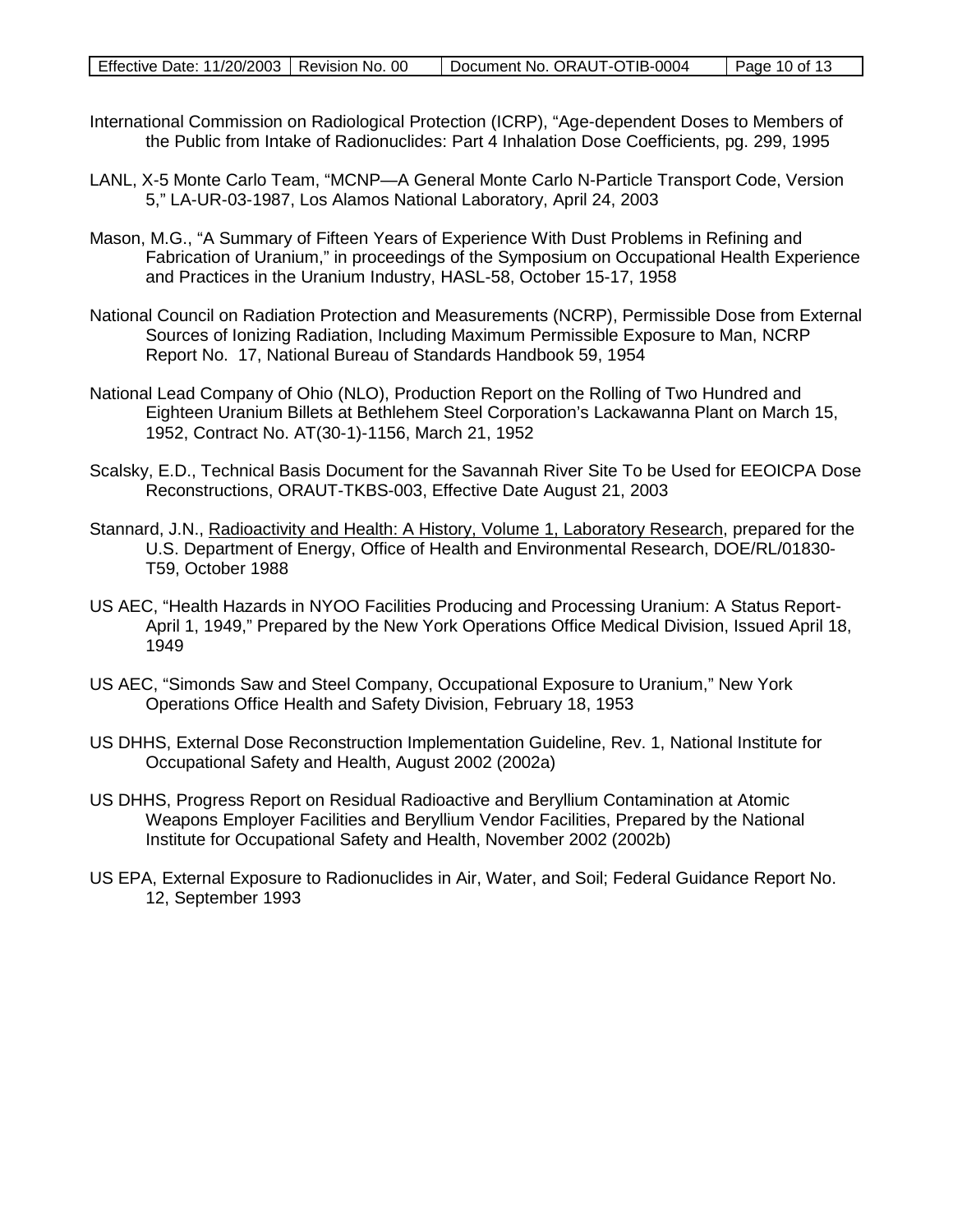| <b>Site Name</b>                           | <b>Years of Operation</b>  |
|--------------------------------------------|----------------------------|
| Ajax Magnethermic Corp.                    | 1958-1962                  |
| Alba Craft                                 | 1952-1957                  |
| Aliquippa Forge                            | 1947-1950                  |
| Allegheny-Ludlum Steel                     | 1950-1952                  |
| Allied Chemical and Dye Corp.              | 1951-1969                  |
| Allis-Chalmers Co.                         | 1943-1944                  |
| Aluminum Co. of America (NJ)               | 1944                       |
| Aluminum Co. of America (PA)               | 1944-1945                  |
| <b>AMCOT</b>                               | 1961-1962                  |
| American Bearing Corp.                     | 1954-1959                  |
| American Chain and Cable Co.               | 1944                       |
| American Peddinghaus Corp.                 | 1978                       |
| American Potash & Chemical                 | 1959-1961                  |
| Anaconda Co.                               | 1942, 1956-1959            |
| Armco-Rustless Iron & Steel                | 1948                       |
| <b>Armour Fertilizer Works</b>             | 1951-1955                  |
| Associated Aircraft Tool and Manufacturing | 1956                       |
| <b>B&amp;T Metals</b>                      | 1943                       |
| Baker and Williams Co.                     | 1957-1962                  |
| <b>Baker and Williams Warehouses</b>       | 1940-1950                  |
| <b>Baker Brothers</b>                      | 1943-1944                  |
| Baker-Perkins Co.                          | 1956                       |
| <b>Bell Telephone Laboratories</b>         | 1943-1944                  |
| <b>Bendix Aviation (Pioneer Division)</b>  | 1960                       |
| Besley-Wells                               | 1953                       |
| <b>Bethlehem Steel</b>                     | 1949-1952                  |
| <b>Birdsboro Steel &amp; Foundry</b>       | 1951-1952, 1962            |
| <b>Bliss &amp; Laughlin Steel</b>          | 1948-1952                  |
| Blockson Chemical Co. (Bldg. 55)           | 1952-1962                  |
| Bloomfield Tool Co.                        | 1947, 1951                 |
| Bridgeport Brass Co., Havens Laboratory    | 1952-1962                  |
| Brush Beryllium Co. (Detroit)              | 1940-1955                  |
| <b>BWX Technologies (Virginia)</b>         | 1959, 1969-1972, 1985-2001 |
| C.H. Schnoor                               | 1943-1951                  |
| C.I. Hayes, Inc.                           | 1964                       |
| Callite Tungsten Co.                       | 1944                       |
| Carboloy Co.                               | 1956                       |
| Carpenter Steel Co.                        | 1943-1944                  |
| Chambersburg Engineering Co.               | 1957                       |
| Chapman Valve                              | 1948-1949                  |
| Cincinnati Milling Machine Co.             | 1963                       |
| <b>Combustion Engineering</b>              | 1965-1972                  |
| <b>Copperweld Steel</b>                    | 1943-1946                  |
| Dow Chemical Co. (Madison Site)            | 1957-1960                  |
| Electro Circuits, Inc.                     | 1952-1953                  |
| Fenn Machinery Co.                         | 1950                       |

**Appendix List of Applicable Facilities**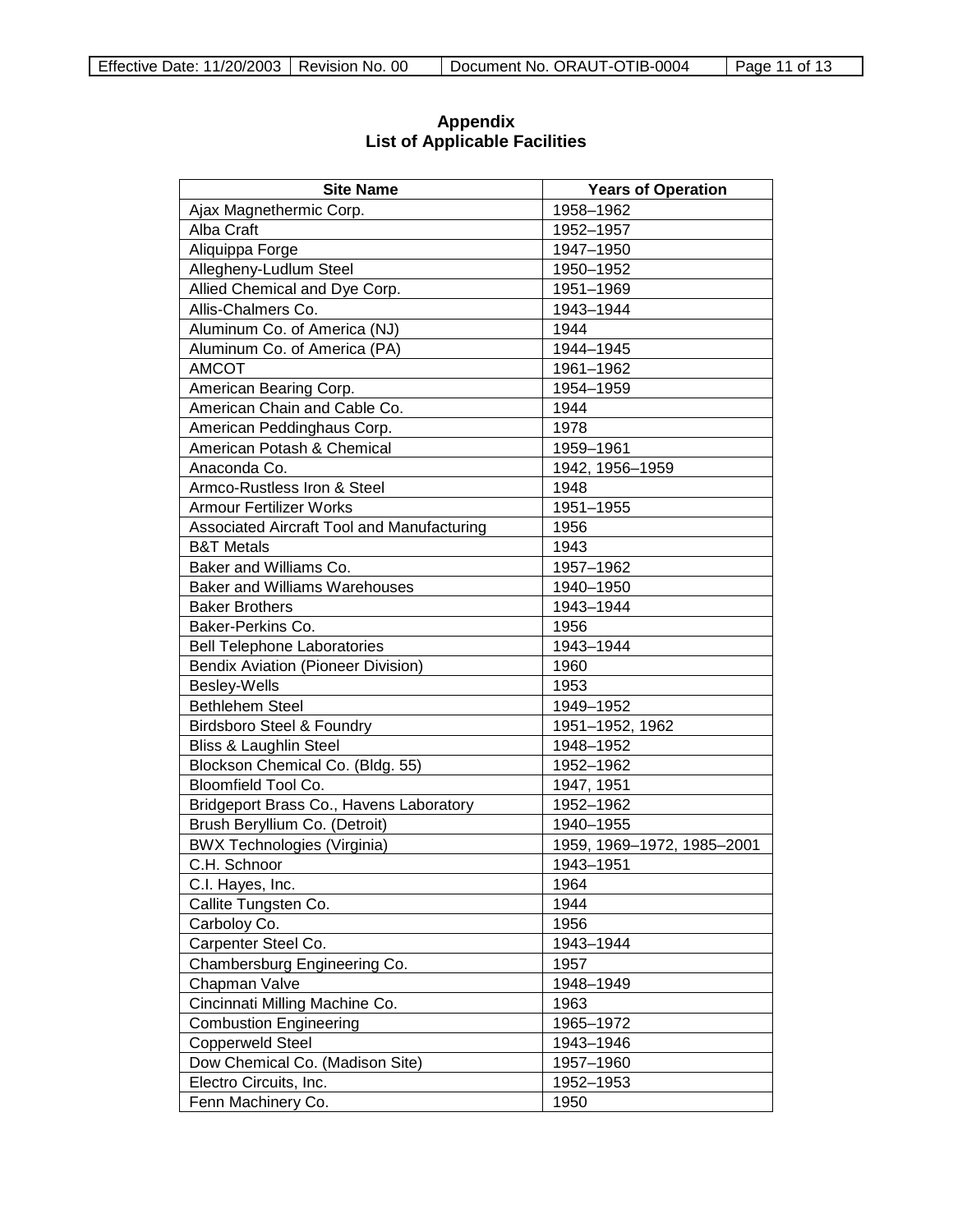| List of Applicable Facilities (Continued) |  |
|-------------------------------------------|--|
|-------------------------------------------|--|

| <b>Site Name</b>                               | <b>Years of Operation</b> |
|------------------------------------------------|---------------------------|
| Fenwal, Inc.                                   | 1967-1968                 |
| <b>Frankford Arsenal</b>                       | 1952-1954                 |
| Gardinier Inc.                                 | 1951-1954, 1956-1961      |
| <b>Granite City Steel</b>                      | 19581966                  |
| Gruen Watch                                    | 1956                      |
| Heald Machine Co.                              | 1960                      |
| Heppenstall Co.                                | 1955                      |
| Herring-Hall Marvin Safe Co.                   | 1943-1951                 |
| Hunter Douglas Aluminum Corp.                  | 1959-1963                 |
| <b>Huntington Pilot Plant</b>                  | 1951-1963                 |
| International Minerals and Chemical Corp.      | 1951-1961                 |
| International Nickel Co., Bayonne Laboratories | 1951-1952                 |
| International Register                         | 1943                      |
| Ithaca Gun Co.                                 | 1961-1962                 |
| J.T. Baker Chemical Co.                        | 1948, 1957-1958           |
| Jessop Steel Co.                               | 1950-1954                 |
| Joslyn Manufacturing and Supply Co.            | 1944-1952                 |
| Kaiser Aluminum Corp.                          | 1959                      |
| Kerr-McGee                                     | 1962-1973                 |
| La Pointe Machine and Tool Co.                 | 1956                      |
| Landis Machine Tool Co.                        | 1952                      |
| Magnus Brass Co.                               | 1954-1957                 |
| Mathieson Chemical Co.                         | 1951-1953                 |
| Medart Co.                                     | 1951-1952                 |
| Metals and Controls Corp.                      | 1952-1967                 |
| Mitchell Steel Co.                             | 1954                      |
| National Research Corp.                        | 1944-1952                 |
| New England Lime Co.                           | 1963                      |
| <b>New York University</b>                     | 1946-1952                 |
| Oliver Corp.                                   | 1956-1957, 1961-1962      |
| <b>Picatinny Arsenal</b>                       | 1947-1948                 |
| Podbeliniac Corp.                              | 1957                      |
| Precision Extrusion Co.                        | 1949-1950, 1956-1959      |
| Quality Hardware and Machine Co.               | 1944-1945                 |
| R.W. Leblond Machine Tool Co.                  | 1961                      |
| Revere Copper and Brass                        | 1943-1955                 |
| Roger Iron Co.                                 | 1956                      |
| Sciaky Brothers, Inc.                          | 1953                      |
| <b>Seymour Specialty Wire</b>                  | 1962-1964                 |
| Southern Research Institute                    | 1955-1958, 1962, 1976     |
| Spencer Chemical Co., Jayhawks Works           | 1958-1963                 |
| Sperry Products, Inc.                          | 1952-1953                 |
| Star Cutter Corp.                              | 1956                      |
| Stauffer Metals, Inc.                          | 1961                      |
| Superior Steel Co.                             | 1952-1957                 |
| <b>Tennessee Valley Authority</b>              | 1951-1955                 |
| <b>Texas City Chemicals</b>                    | 1952-1956                 |
| <b>Titus Metals</b>                            | 1956                      |